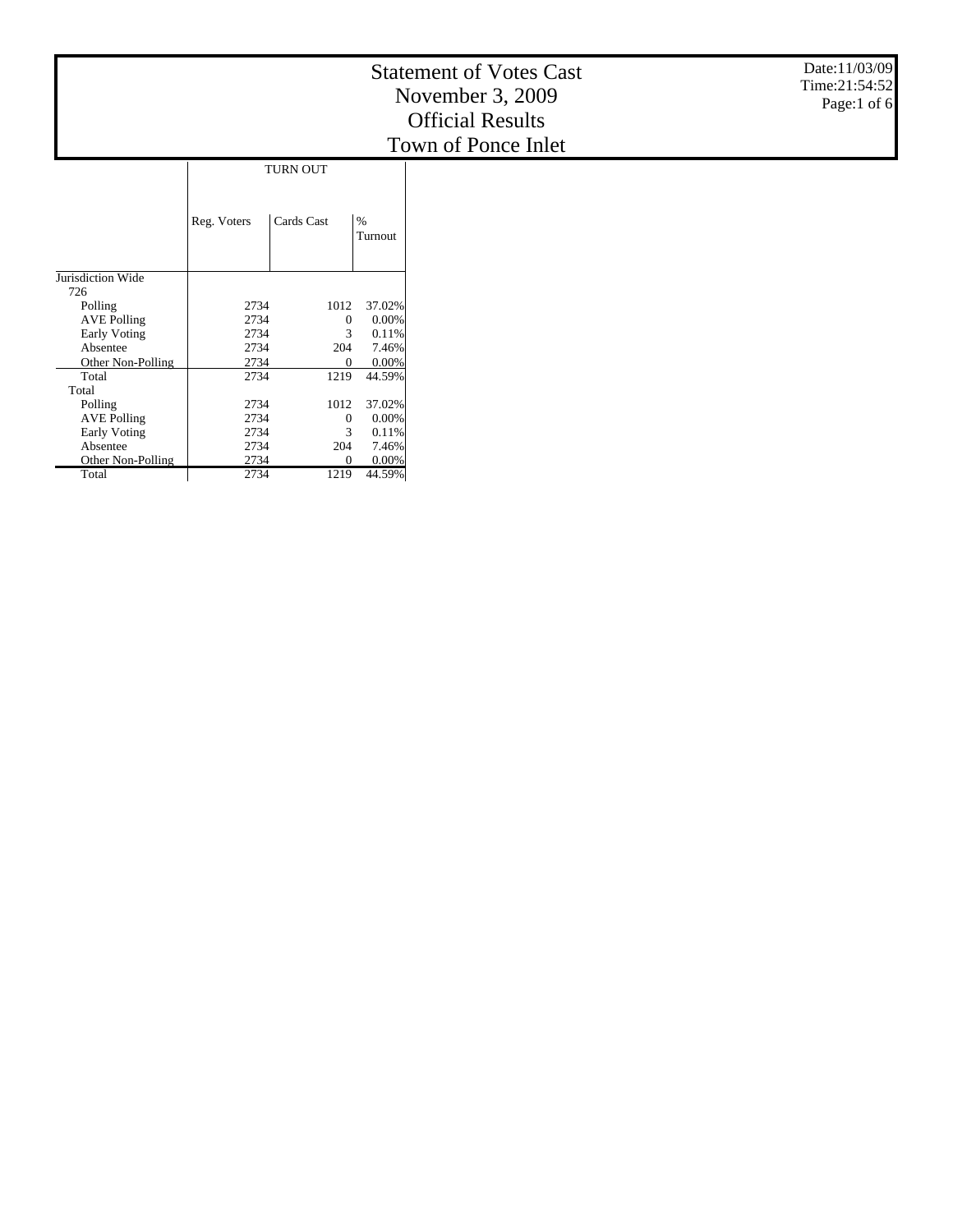|                    | Ponce Inlet Mayor |                         |                    |                         |                        |                                |                  |                |        |             |           |
|--------------------|-------------------|-------------------------|--------------------|-------------------------|------------------------|--------------------------------|------------------|----------------|--------|-------------|-----------|
|                    | Reg. Voters       | <b>Times</b><br>Counted | <b>Total Votes</b> | Times<br>Blank<br>Voted | Times<br>Over<br>Voted | Number<br>Of<br>Under<br>Votes |                  | Tony Goudie    |        | Jack Sturno |           |
| Jurisdiction Wide  |                   |                         |                    |                         |                        |                                |                  |                |        |             |           |
| 726                |                   |                         |                    |                         |                        |                                |                  |                |        |             |           |
| Polling            | 2734              | 1012                    | 1004               | 8                       |                        | $\mathbf{0}$                   | $\boldsymbol{0}$ | 594            | 59.16% | 410         | 40.84%    |
| <b>AVE Polling</b> | 2734              | 0                       | $\Omega$           | $\boldsymbol{0}$        |                        | $\mathbf{0}$                   | $\boldsymbol{0}$ | $\Omega$       |        | $\Omega$    |           |
| Early Voting       | 2734              | 3                       | 3                  | $\mathbf{0}$            |                        | $\mathbf{0}$                   | $\boldsymbol{0}$ | $\mathbf{0}$   | 0.00%  |             | 3 100.00% |
| Absentee           | 2734              | 204                     | 203                |                         |                        | 0                              | $\mathbf{0}$     | 117            | 57.64% | 86          | 42.36%    |
| Other Non-Polling  | 2734              | $\Omega$                | $\Omega$           | $\mathbf{0}$            |                        | $\mathbf{0}$                   | 0                | $\Omega$       |        | 0           |           |
| Total              | 2734              | 1219                    | 1210               | 9                       |                        | $\mathbf{0}$                   | $\overline{0}$   | 711            | 58.76% | 499         | 41.24%    |
| Total              |                   |                         |                    |                         |                        |                                |                  |                |        |             |           |
| Polling            | 2734              | 1012                    | 1004               | 8                       |                        | $\mathbf{0}$                   | $\mathbf{0}$     | 594            | 59.16% | 410         | 40.84%    |
| <b>AVE Polling</b> | 2734              | 0                       | $\Omega$           | $\mathbf{0}$            |                        | $\mathbf{0}$                   | $\boldsymbol{0}$ | $\Omega$       |        | $\Omega$    |           |
| Early Voting       | 2734              | 3                       |                    | $\mathbf{0}$            |                        | $\mathbf{0}$                   | $\mathbf{0}$     | $\overline{0}$ | 0.00%  |             | 3 100.00% |
| Absentee           | 2734              | 204                     | 203                |                         |                        | $\Omega$                       | $\mathbf{0}$     | 117            | 57.64% | 86          | 42.36%    |
| Other Non-Polling  | 2734              | 0                       | $\Omega$           | $\mathbf{0}$            |                        | $\theta$                       | $\boldsymbol{0}$ | $\Omega$       |        | $\theta$    |           |
| Total              | 2734              | 1219                    | 1210               | 9                       |                        | $\mathbf{0}$                   | $\mathbf{0}$     | 711            | 58.76% | 499         | 41.24%    |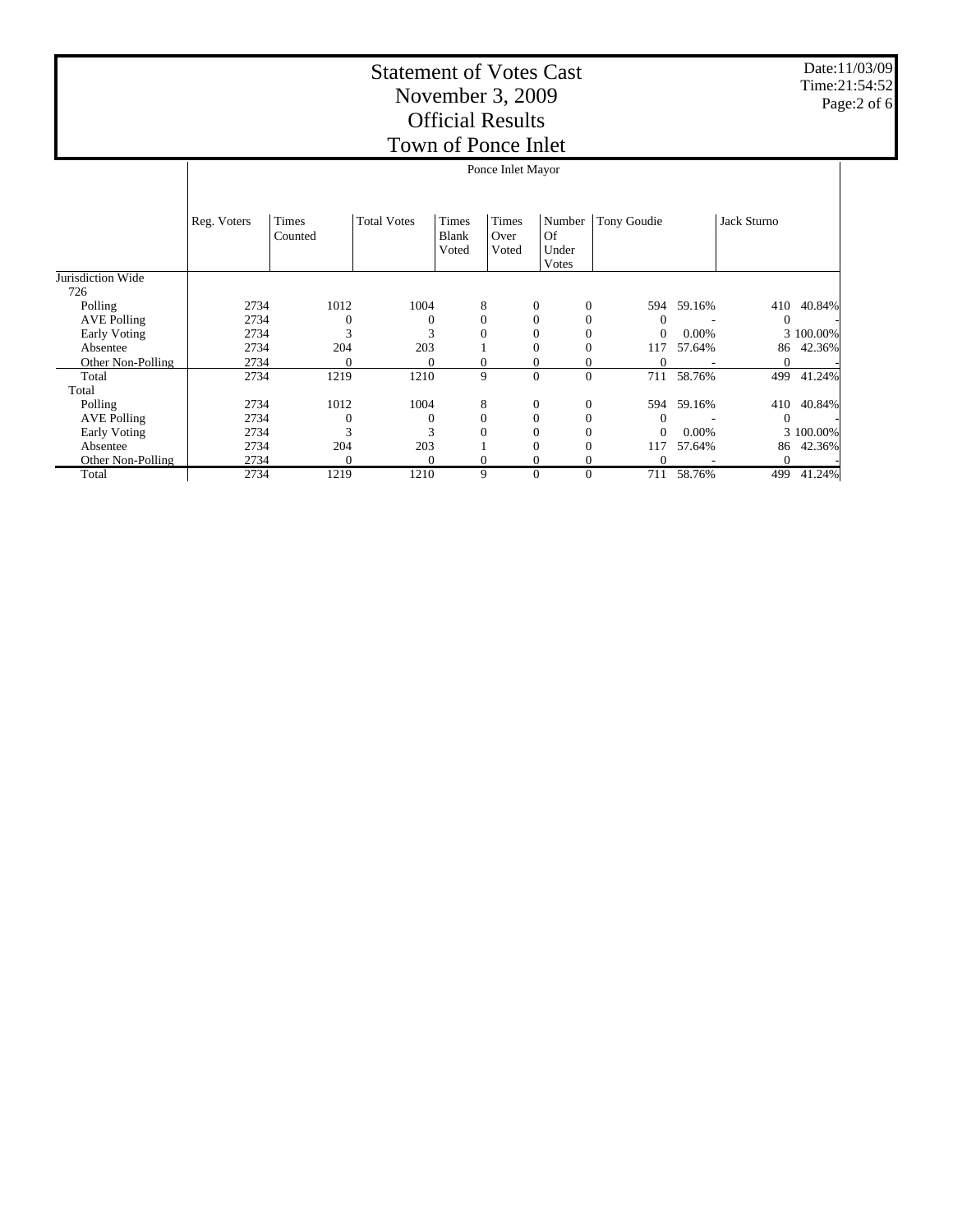|                     | Ponce Inlet Seat 3 |                  |                    |                         |                        |                                |                          |            |               |        |  |
|---------------------|--------------------|------------------|--------------------|-------------------------|------------------------|--------------------------------|--------------------------|------------|---------------|--------|--|
|                     | Reg. Voters        | Times<br>Counted | <b>Total Votes</b> | Times<br>Blank<br>Voted | Times<br>Over<br>Voted | Number<br>Of<br>Under<br>Votes | <b>Bill Milano</b>       |            | Dennis Raposa |        |  |
| Jurisdiction Wide   |                    |                  |                    |                         |                        |                                |                          |            |               |        |  |
| 726<br>Polling      | 2734               | 1012             | 1000               |                         | 12                     | $\mathbf{0}$                   | $\overline{0}$<br>282    | 28.20%     | 270           | 27.00% |  |
| <b>AVE Polling</b>  | 2734               | $\overline{0}$   | 0                  |                         | $\mathbf{0}$           | $\overline{0}$                 | $\theta$<br>$\Omega$     |            | $\Omega$      |        |  |
| <b>Early Voting</b> | 2734               | 3                | 3                  |                         |                        | $\boldsymbol{0}$               | 0<br>$\overline{2}$      | 66.67%     |               | 33.33% |  |
| Absentee            | 2734               | 204              | 201                |                         |                        | $\overline{0}$                 | $\theta$<br>62           | 30.85%     | 46            | 22.89% |  |
| Other Non-Polling   | 2734               | $\overline{0}$   | $\overline{0}$     |                         |                        | $\overline{0}$                 | $\overline{0}$<br>0      |            |               |        |  |
| Total               | 2734               | 1219             | 1204               |                         | 15                     | $\mathbf{0}$                   | $\mathbf{0}$             | 346 28.74% | 317           | 26.33% |  |
| Total               |                    |                  |                    |                         |                        |                                |                          |            |               |        |  |
| Polling             | 2734               | 1012             | 1000               |                         | 12                     | $\mathbf{0}$                   | $\overline{0}$<br>282    | 28.20%     | 270           | 27.00% |  |
| <b>AVE Polling</b>  | 2734               | $\Omega$         | $\mathbf{0}$       |                         | $\Omega$               | $\overline{0}$                 | $\mathbf{0}$<br>$\Omega$ |            | $\Omega$      |        |  |
| Early Voting        | 2734               | 3                | 3                  |                         |                        | $\overline{0}$                 | $\overline{2}$<br>0      | 66.67%     |               | 33.33% |  |
| Absentee            | 2734               | 204              | 201                |                         | 3                      | $\overline{0}$                 | $\Omega$<br>62           | 30.85%     | 46            | 22.89% |  |
| Other Non-Polling   | 2734               | $\Omega$         | $\Omega$           |                         |                        | $\overline{0}$                 | $\Omega$<br>$\Omega$     |            | $\Omega$      |        |  |
| Total               | 2734               | 1219             | 1204               |                         | 15                     | $\overline{0}$                 | $\theta$                 | 346 28.74% | 317           | 26.33% |  |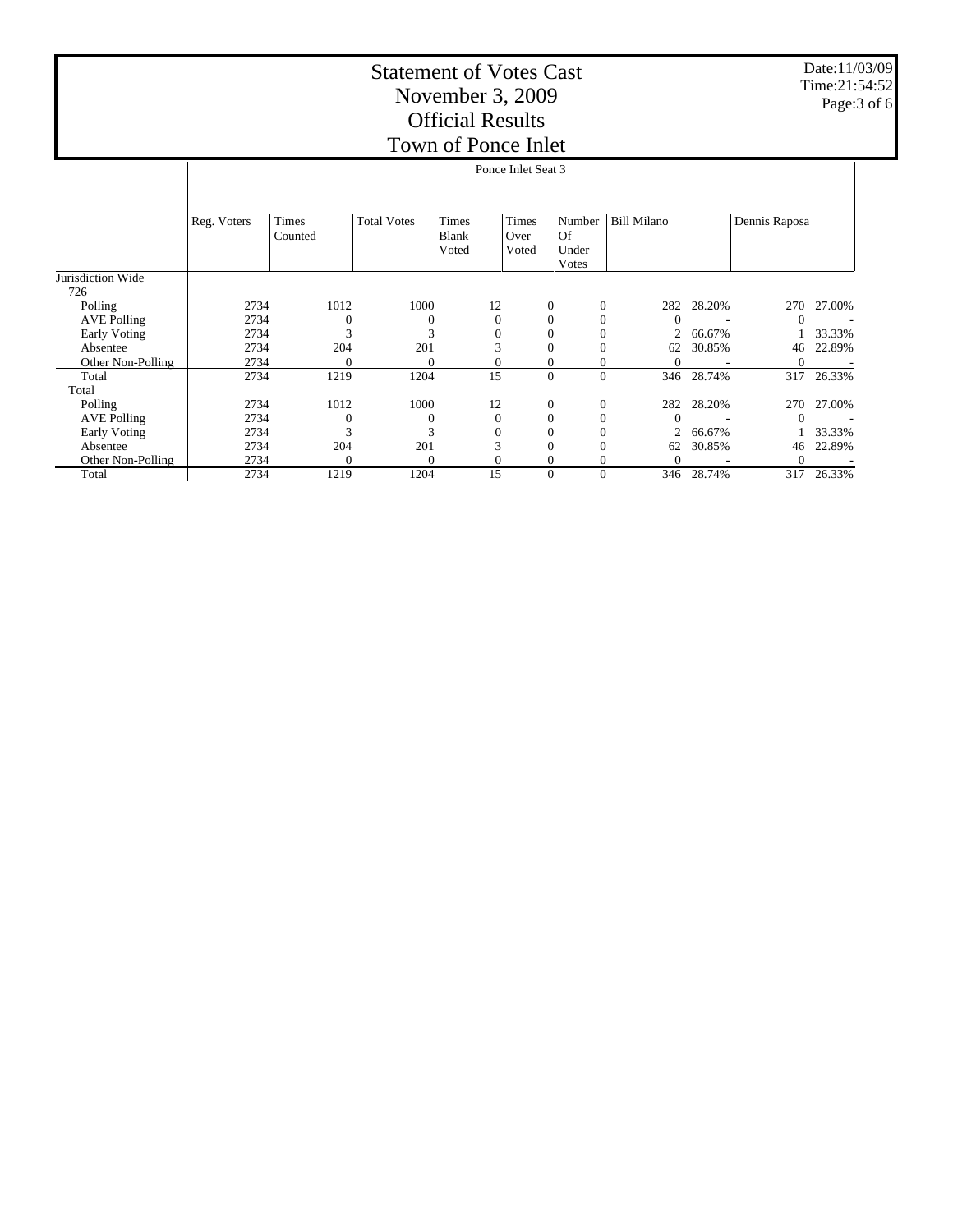|                    |                    |        | <b>Statement of Votes Cast</b><br>November 3, 2009<br><b>Official Results</b><br>Town of Ponce Inlet | Date:11/03/09<br>Time:21:54:52<br>Page: 4 of 6 |
|--------------------|--------------------|--------|------------------------------------------------------------------------------------------------------|------------------------------------------------|
|                    | Ponce Inlet Seat 3 |        |                                                                                                      |                                                |
|                    | Tom Rutledge       |        |                                                                                                      |                                                |
| Jurisdiction Wide  |                    |        |                                                                                                      |                                                |
| 726                |                    |        |                                                                                                      |                                                |
| Polling            | 448                | 44.80% |                                                                                                      |                                                |
| <b>AVE Polling</b> | 0                  |        |                                                                                                      |                                                |
| Early Voting       | $\Omega$           | 0.00%  |                                                                                                      |                                                |
| Absentee           | 93                 | 46.27% |                                                                                                      |                                                |
| Other Non-Polling  | $\overline{0}$     |        |                                                                                                      |                                                |
| Total              | 541                | 44.93% |                                                                                                      |                                                |
| Total              |                    |        |                                                                                                      |                                                |
| Polling            | 448                | 44.80% |                                                                                                      |                                                |
| <b>AVE Polling</b> | $\theta$           |        |                                                                                                      |                                                |
| Early Voting       | $\theta$           | 0.00%  |                                                                                                      |                                                |
| Absentee           | 93                 | 46.27% |                                                                                                      |                                                |
| Other Non-Polling  | $\theta$           |        |                                                                                                      |                                                |

Total

541 44.93%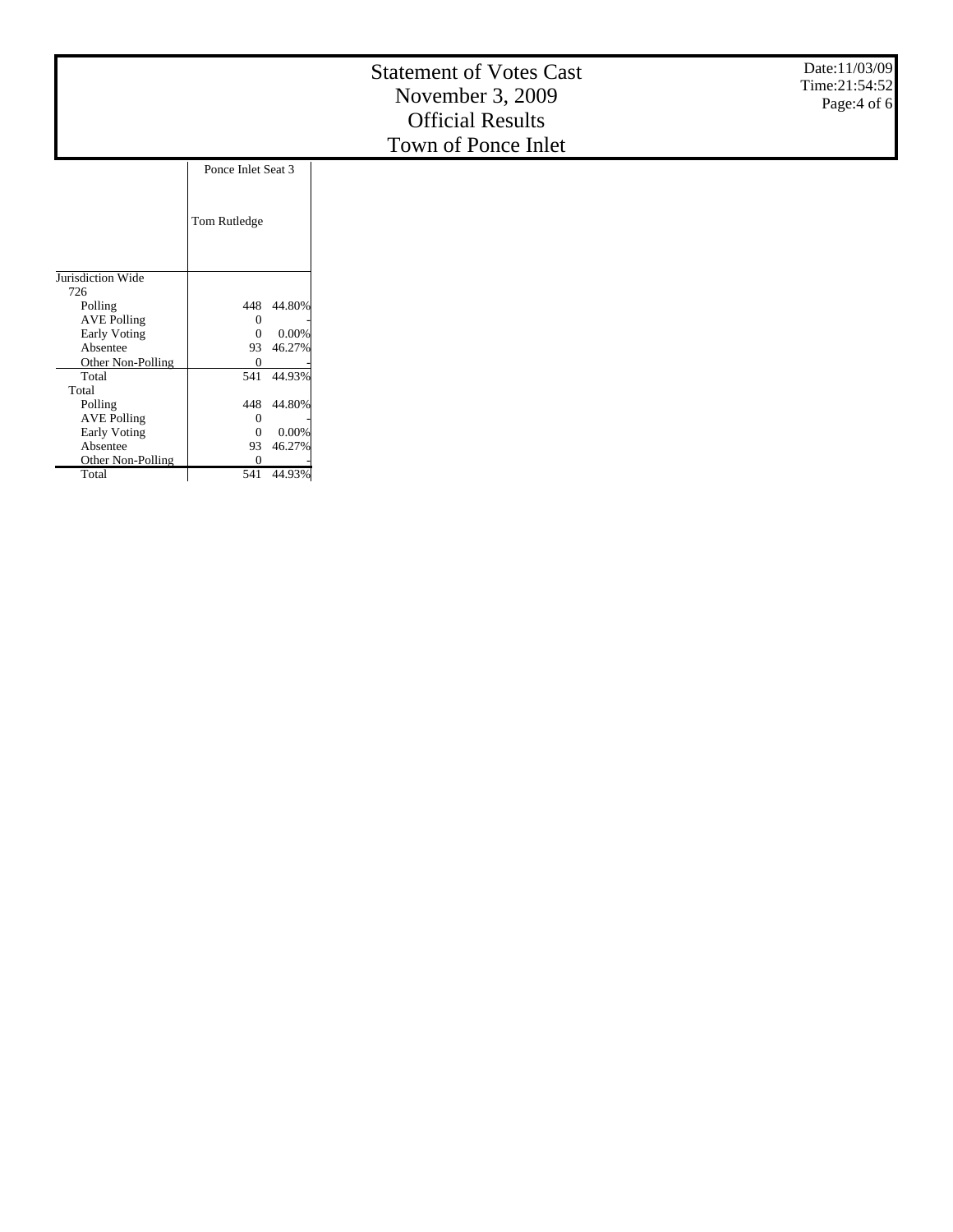|                     | Ponce Inlet Seat 5 |                  |                    |                                       |                        |                                |                       |           |               |          |  |  |
|---------------------|--------------------|------------------|--------------------|---------------------------------------|------------------------|--------------------------------|-----------------------|-----------|---------------|----------|--|--|
|                     | Reg. Voters        | Times<br>Counted | <b>Total Votes</b> | <b>Times</b><br><b>Blank</b><br>Voted | Times<br>Over<br>Voted | Number<br>Of<br>Under<br>Votes | Nancy Epps            |           | Tami E. Lewis |          |  |  |
| Jurisdiction Wide   |                    |                  |                    |                                       |                        |                                |                       |           |               |          |  |  |
| 726                 |                    |                  |                    |                                       |                        |                                |                       |           |               |          |  |  |
| Polling             | 2734               | 1012             | 1000               | 12                                    |                        | $\mathbf{0}$                   | $\overline{0}$<br>502 | 50.20%    | 498           | 49.80%   |  |  |
| <b>AVE Polling</b>  | 2734               | $\theta$         | 0                  | $\Omega$                              |                        | $\mathbf{0}$                   | $\Omega$              |           | $\Omega$      |          |  |  |
| <b>Early Voting</b> | 2734               | 3                | 3                  |                                       |                        | $\mathbf{0}$                   | $\mathbf{0}$          | 3 100.00% | $\theta$      | $0.00\%$ |  |  |
| Absentee            | 2734               | 204              | 200                |                                       |                        | $\overline{0}$                 | $\theta$              | 90 45.00% | 110           | 55.00%   |  |  |
| Other Non-Polling   | 2734               | 0                | 0                  |                                       |                        | $\mathbf{0}$                   | 0<br>0                |           | $\theta$      |          |  |  |
| Total               | 2734               | 1219             | 1203               | 16                                    |                        | $\boldsymbol{0}$               | $\overline{0}$<br>595 | 49.46%    | 608           | 50.54%   |  |  |
| Total               |                    |                  |                    |                                       |                        |                                |                       |           |               |          |  |  |
| Polling             | 2734               | 1012             | 1000               | 12                                    |                        | $\boldsymbol{0}$               | $\overline{0}$<br>502 | 50.20%    | 498           | 49.80%   |  |  |
| <b>AVE Polling</b>  | 2734               | 0                | $\Omega$           | $\Omega$                              |                        | $\mathbf{0}$                   | $\Omega$              |           | $\Omega$      |          |  |  |
| Early Voting        | 2734               | 3                |                    |                                       |                        | $\mathbf{0}$                   | $\Omega$              | 3 100,00% | 0             | $0.00\%$ |  |  |
| Absentee            | 2734               | 204              | 200                | 4                                     |                        | $\mathbf{0}$                   | $\Omega$              | 90 45.00% | 110           | 55.00%   |  |  |
| Other Non-Polling   | 2734               | $\Omega$         | $\Omega$           |                                       |                        | $\theta$                       | $\Omega$              |           | $\Omega$      |          |  |  |
| Total               | 2734               | 1219             | 1203               | 16                                    |                        | $\mathbf{0}$                   | $\mathbf{0}$<br>595   | 49.46%    | 608           | 50.54%   |  |  |